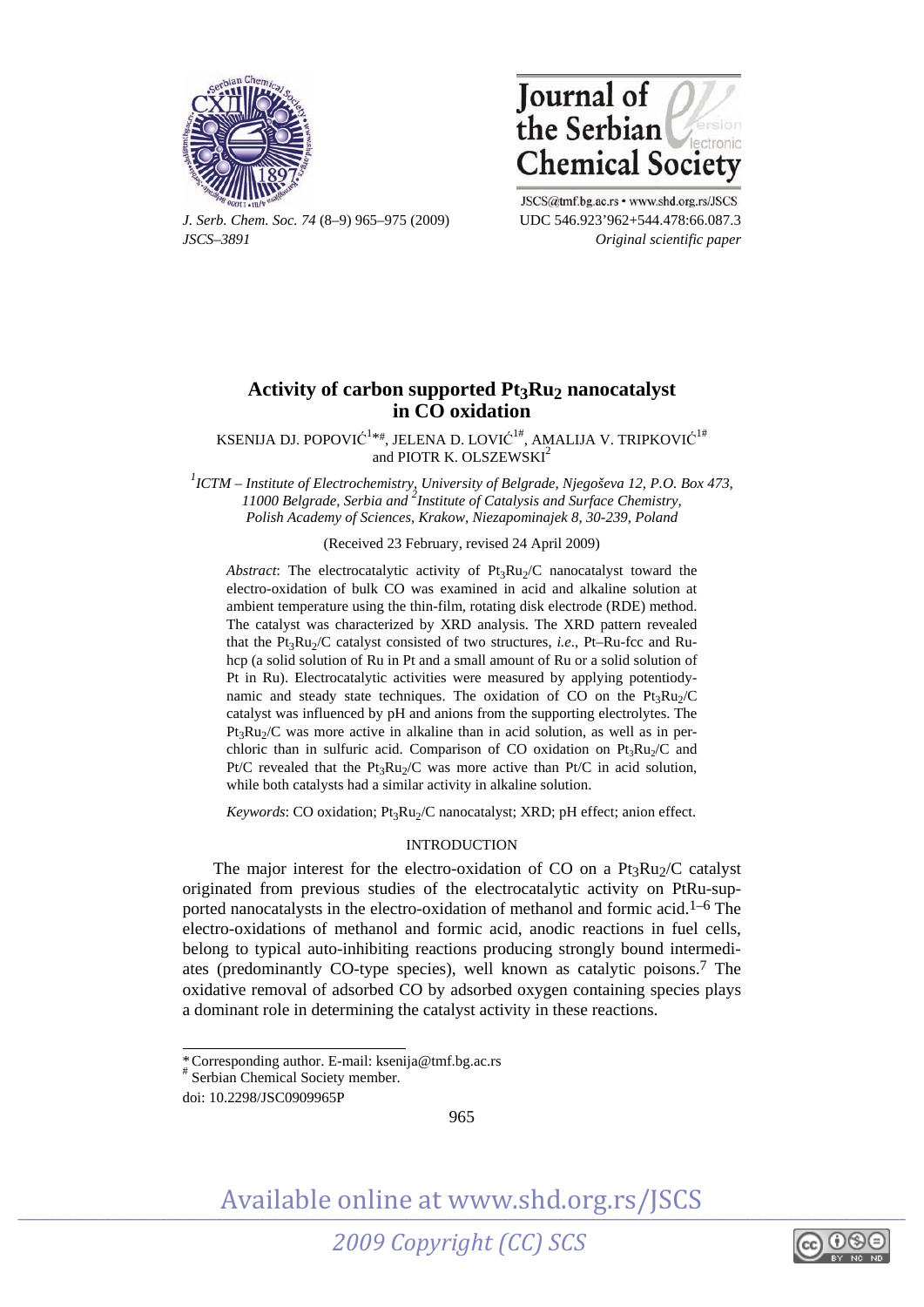966 POPOVI<sup>Ć</sup> *et al*.

It is believed that the electro-oxidation of  $CO<sub>ad</sub>$  on an electrode surface in an electrolyte occurs analogously to the oxidative removal of CO on a Pt surface in the gas phase, which proceeds *via* the Langmuir–Hinshelwood mechanism, *i.e*., by reaction of chemisorbed CO with chemisorbed oxygen.8,9

The superior activity of PtRu among other catalytic materials has been explained by a bifunctional mechanism in which the oxidation of adsorbed CO is facilitated by the presence of OHad species formed by the electrochemical dissociation of water on oxophilic surface atoms, such as Ru, at lower anodic overpotentials compared with pure Pt.<sup>10,11</sup> Consequently, the Ru sites act as collectors for OHad species, which then catalyze the oxidation of CO molecules preferentially bonded to neighboring Pt atoms. Additionally, the so-called ligand or electronic effect, in which the Ru alters the electronic properties of the Pt, might also be considered.8,12

In this study, the electrocatalytic activity of a  $Pt_3Ru_2/C$  catalyst in the electro-oxidation of bulk CO was examined in acid and alkaline solution at ambient temperature in order to study the effects of pH and anions of the electrolytes. Activity of the Pt<sub>3</sub>Ru<sub>2</sub>/C was compared with activity of a Pt/C catalyst. A quasi--bifunctional mechanism for CO bulk oxidation on both catalysts in acid and alkaline solution is proposed.

## EXPERIMENTAL

#### *Electrode preparation*

High area carbon supported platinum–ruthenium ( $Pt_3Ru_2/C$ ) and platinum ( $Pt/C$ ) nanocatalysts with 33.5 wt % alloy and 47.5 wt % Pt (Tanaka Precious Metal Group, Tokyo, Japan) were applied to a glassy carbon substrate in the form of a thin-film.<sup>13</sup> A suspension of Pt<sub>3</sub>Ru<sub>2</sub>/C or Pt/C in water was prepared in an ultrasonic bath and a drop of the suspension was placed onto the substrate, resulting in the constant loading of 15  $\mu$ g<sub>Allov</sub> cm<sup>-2</sup> or 20  $\mu$ g<sub>Pt</sub> cm<sup>-2</sup>, respectively. After drying in a stream of high-purity nitrogen at room temperature, the deposited catalyst layer was covered with 20 μl of a diluted aqueous Nafion® solution (thickness *ca*. 0.1 μm) and left to dry completely.

Mass transfer resistance through the Nafion® film covering the Pt<sub>3</sub>Ru<sub>2</sub>/C layer was determined by recording the diffusion limiting currents of hydrogen oxidation on the rotating disk electrode. Since a Levich–Koutecky plot with an intercept close to zero was obtained, it was concluded that the mass transfer resistance through the Nafion® film was negligible.<sup>1</sup>

#### *Electrode characterization*

The carbon supported Pt and  $Pt_3Ru_2$  catalysts were characterized by X-ray powder diffraction analysis using a Siemens D5005 (Bruker-AXS, Germany) diffractometer system, equipped with a CuKα source operating at 40 mA and 40 kV and graphite monochromator. The XRD patterns were obtained in the 2*θ* range 10–100°, with 0.01°/s steps. The quantitative analysis of the phase content and crystallite size calculations were performed by multiphase Rietveld refinement using Topas software and the Fundamental Parameters approach for the modeling of the peak shape.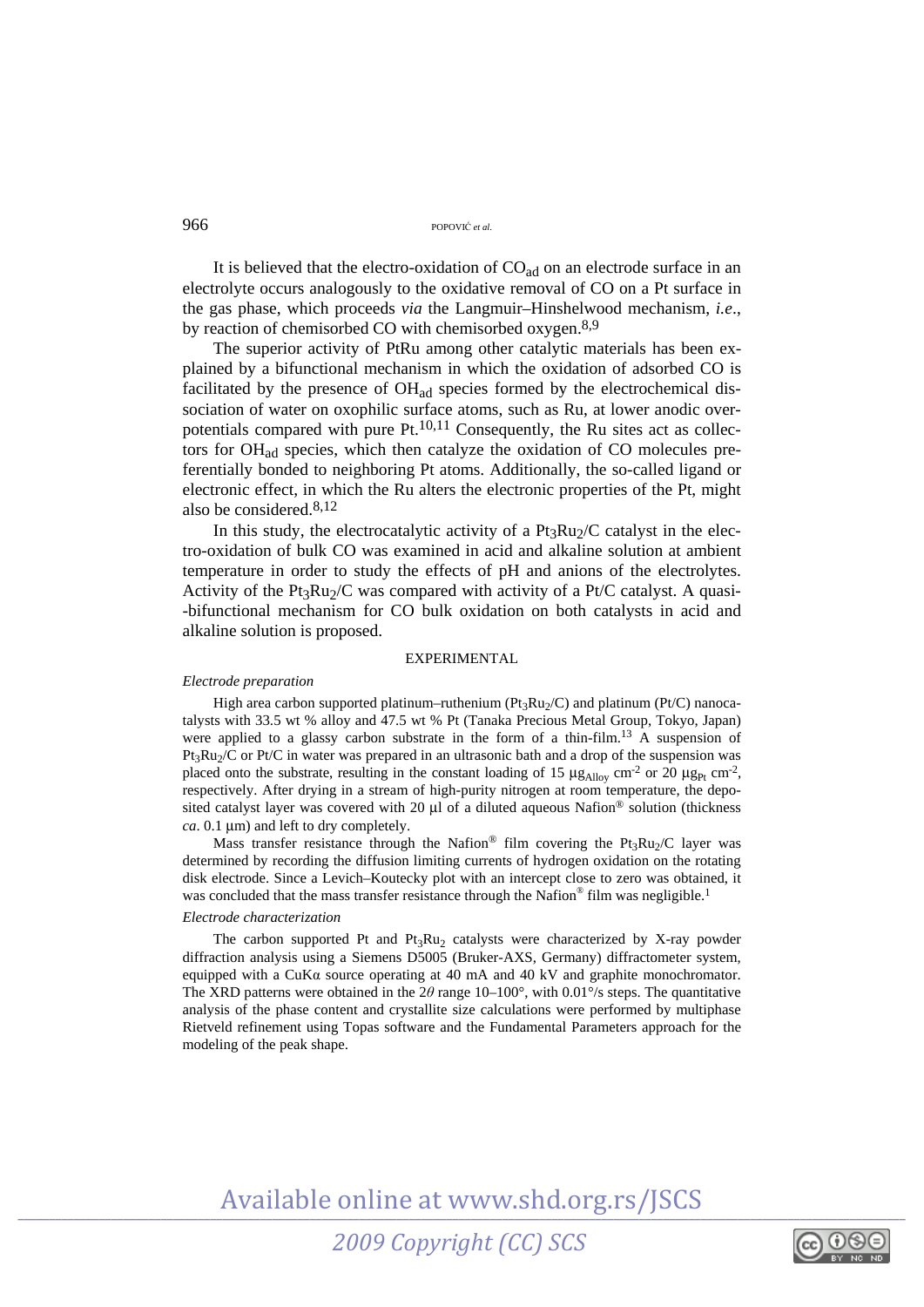#### *Electrochemical measurements*

All electrochemical measurements were conducted in a thermostated three-compartment electrochemical cell at ambient temperature. The reference electrode was a standard calomel electrode (SCE) separated from the working electrode compartment to avoid chloride contamination. The potentials in this study were referred to the reversible hydrogen electrode (RHE).

The thin film rotating disk method was used for the determination of the catalytic activity. The rotation rate was 2000 rpm. All solutions were prepared with high purity water ("Millipore", 18 M $\Omega$  cm resistivity) and p.a. (H<sub>2</sub>SO<sub>4</sub> and NaOH) or ultra high purity (HClO<sub>4</sub>) grade chemicals (Merck). The  $HClO<sub>4</sub>$  was without any trace of Cl ions. The prepared electrodes were immersed in nitrogen purged perchloric or sulfuric acid or sodium hydroxide solution to record the basic voltammograms.

Carbon monoxide adsorption was performed in CO saturated solution holding the electrodes at 0.05 V for 3 min. The supporting electrolytes were saturated with CO by bubbling high purity CO through the solution for 30 min. The cyclic voltammograms were recorded using a sweep rate of 50 or 1 mV  $s^{-1}$ .

## RESULTS AND DISCUSSION

## *Characterization of the catalysts*

The XRD patterns of the carbon-supported Pt and  $Pt_3Ru_2$  catalysts are shown in Fig. 1. The four characteristic peaks of the face-centered cubic (fcc) crystalline structure of Pt/C are seen: (111), (200), (220) and (311).



Two phases were identified in the diffraction pattern of the  $Pt_3Ru_2/C$  catalyst: a solid solution of ruthenium in platinum (fcc) and a phase associated with a weak peak at 43.8° assigned to the strongest Ru(1010) peak in the hexagonal phase of ruthenium (hcp). The first two broad peaks at 14.0 and 30.9° were assigned to the carbon support material. The Pt–Ru-fcc reflections in the  $Pt_3Ru_2/C$ 

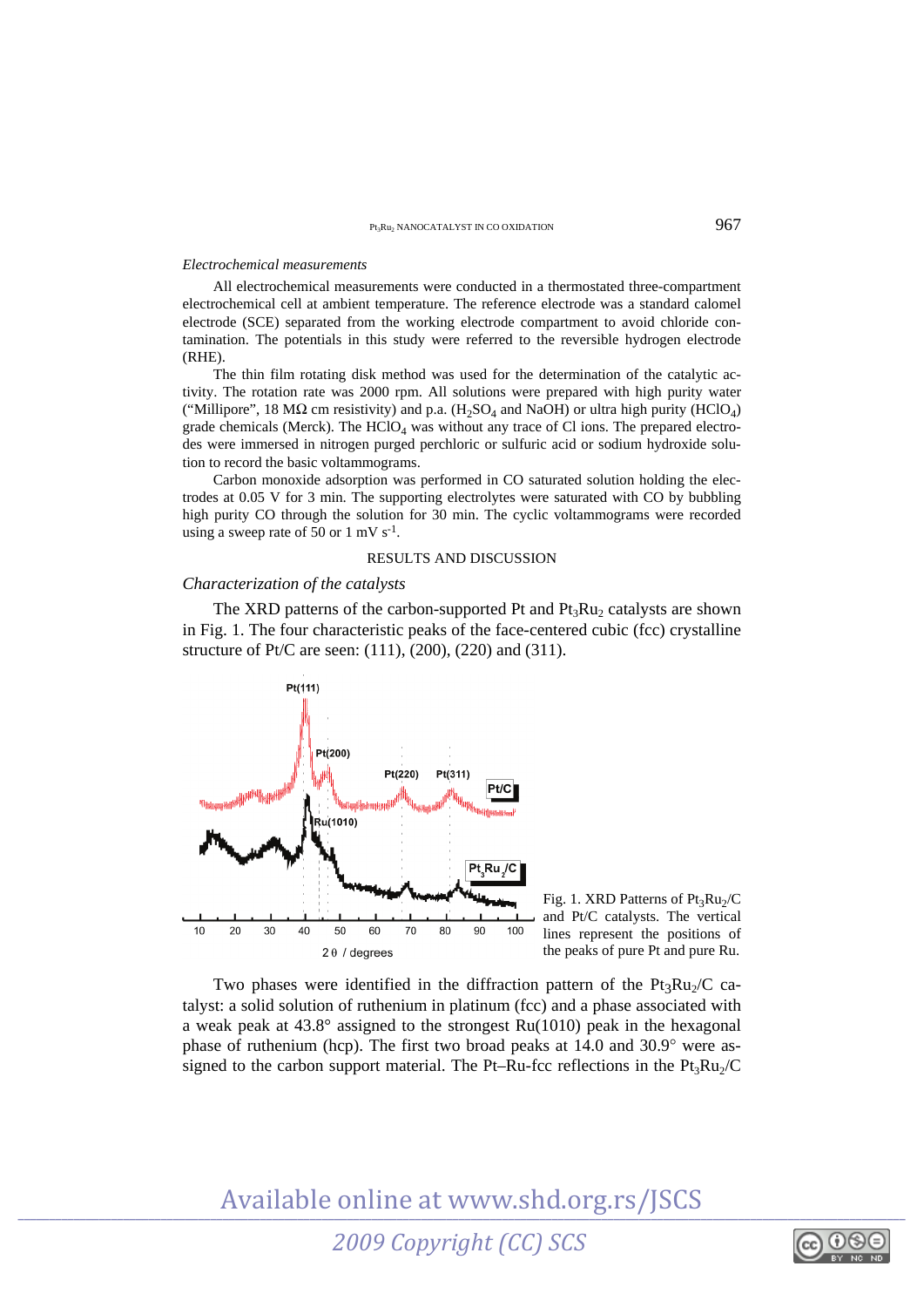968 POPOVI<sup>Ć</sup> *et al*.

pattern were systematically shifted towards higher angles in relation to the pure platinum peaks in the pattern of the Pt/C catalyst, due to the incorporation of smaller ruthenium atoms into platinum crystal lattice.<sup>14</sup> The lattice parameter for the Pt<sub>3</sub>Ru<sub>2</sub>/C catalyst (3.859(8) Å) was smaller than that of Pt/C (3.916(6) Å), due to a lattice contraction caused by the incorporation of Ru into the *fcc* structure of platinum after alloying. On the other hand, the presence of the 43.8° peak, attributed to the Ru-hcp phase, indicates that this incorporation was only partial. It was assumed in the calculations that the second phase is Ru-hcp.

The two structures, *i.e*., Pt–Ru-fcc and Ru-hcp, were refined using the Rietveld method. The presence of the carbon support was not taken into account. The crystallite size determined using the Scherrer method, based on the broadening of the (220) peak, was 3.1 nm for the Pt and 4.5 nm for Pt–Ru-fcc phase, respecttively. Similar crystallite sizes for both catalysts were calculated from the charge under the CO stripping peaks.

The carbon supported  $Pt_3Ru_2$  nanocatalyst was examined in acid and alkaline solution at ambient temperature. The obtained voltammetric profiles (Fig. 2) can be divided into two regions: hydrogen desorption/adsorption between 0.05 V and 0.30 V and adsorption/desorption of reversible and irreversible oxygen-containing species, such as RuOH,  $Ru<sub>2</sub>O$ ,  $Ru<sub>2</sub>H<sub>2</sub>O$ ,  $etc.,<sup>15,16</sup>$  at more positive potentials. The continuous and fast transition from the reversible to irreversible state of the oxides resulted in a broad capacitive feature in the profile of the PtRu alloy. The anodic limit was set to  $0.80$  V to prevent any Ru dissolution.<sup>17</sup>



Fig. 2. Cyclic voltammograms of a high surface area  $Pt_3Ru_2$  catalyst in alkaline and two different acid solutions.  $\omega$  = 2000 rpm;  $v$  = 50 mV s<sup>-1</sup>; *T* = 295 K.

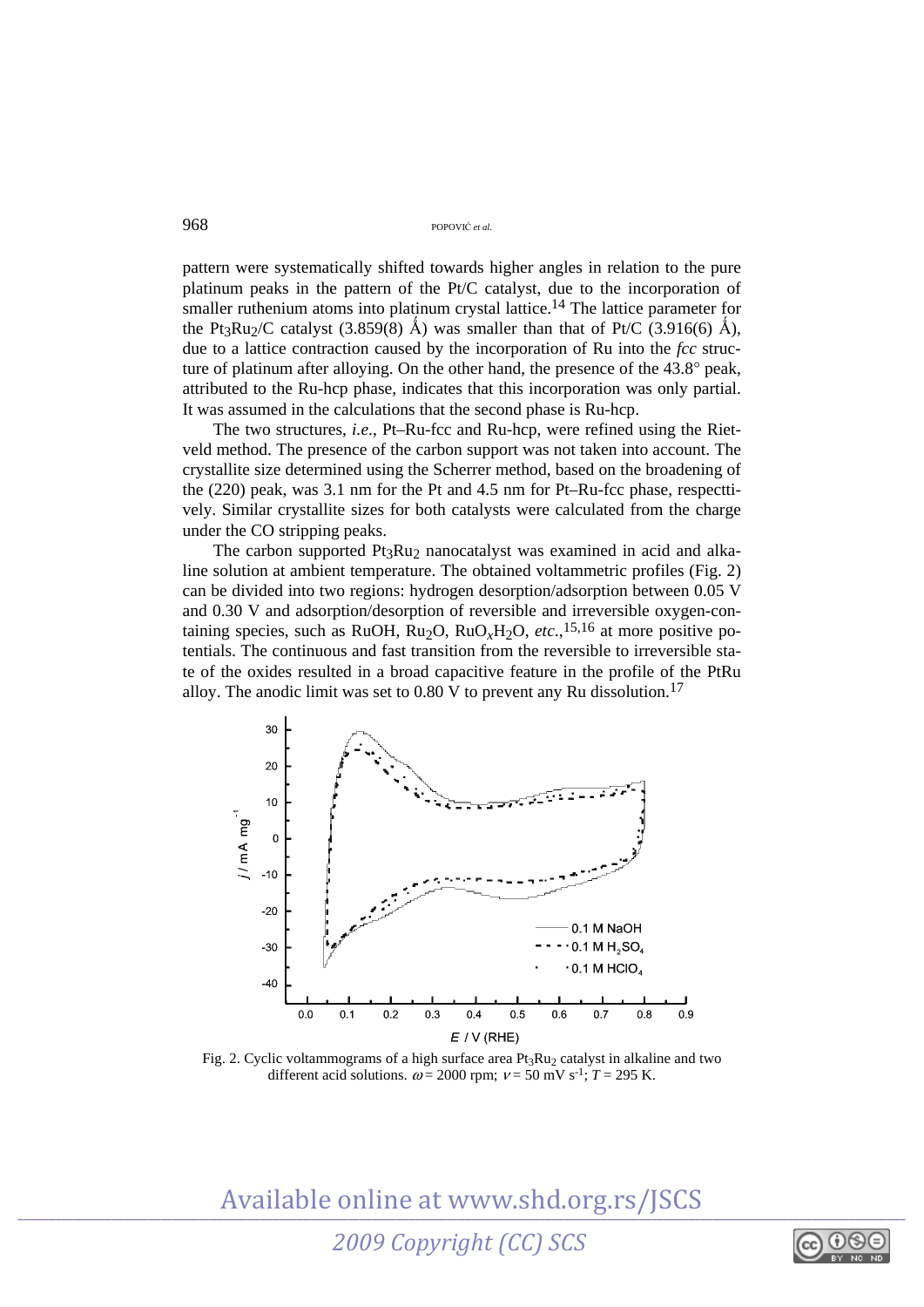#### *Potentiodynamic measurements*

The electrocatalytic activities of  $Pt_3Ru_2/C$  catalyst in the bulk oxidation of CO were examined in acid and alkaline electrolytes in order to establish the effects of anions and the pH of the solution.

*Effect of anions*. The role of anions in the supporting electrolyte (HClO<sub>4</sub> and  $H<sub>2</sub>SO<sub>4</sub>$ ) on the kinetics of CO oxidation can be seen from the corresponding voltammograms given in Fig. 3. To avoid any influence of chlorides present in *p.a*. perchloric acid, ultra high pure  $HCIO<sub>4</sub>$  (without any traces of  $Cl^-$ ) was employed. Evidently, bisulfates influence the beginning of the reaction, slightly shifting the onset potential towards higher values relative to HClO4. This phenomenon was also observed in methanol oxidation.5,18 Bisulfates decrease the activity of  $Pt_3Ru_2/C$  in the oxidation of CO due to their competition with OH and CO for adsorption on Pt sites freed from COad.



*Effect of pH.* The cyclic voltammograms for CO oxidation in acid  $(HClO<sub>4</sub>)$ and alkaline (NaOH) solutions are shown in Fig. 4. The reaction commences at a  $\approx$  0.1 V more negative potential in NaOH than in HClO<sub>4</sub> media, suggesting clearly that the alkaline solution promotes CO oxidation. This is evidence that Pt can adsorb OH species in alkaline solution at significantly lower potentials than in acid solutions.



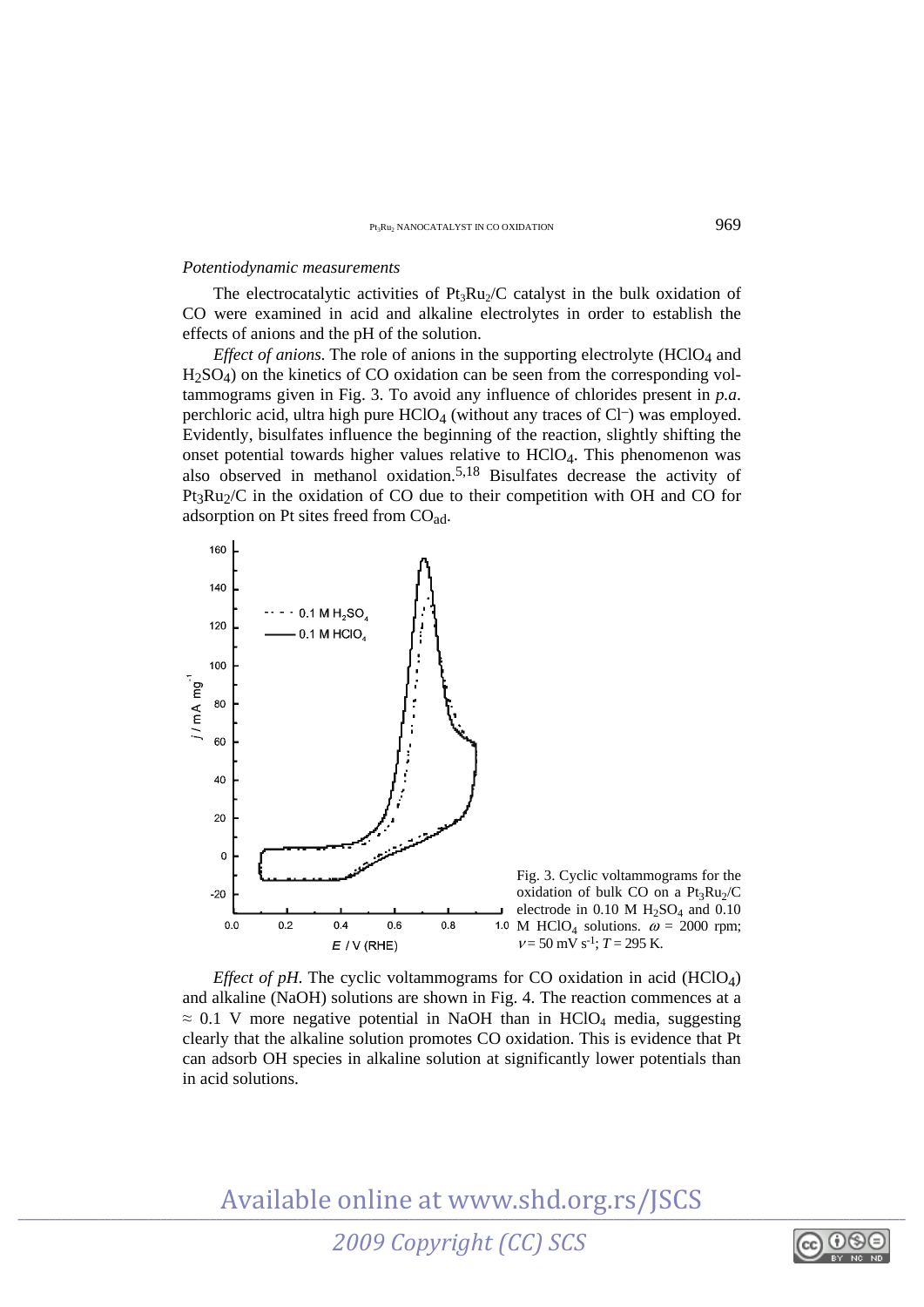

## *Quasi-steady state measurements*

The quasi-steady state curves for CO oxidation recorded at a slow sweep of  $1 \text{ mV s}^{-1}$  in acid and alkaline solutions are presented in Fig. 5. The general trends observed in the potentiodynamic experiments were also observed in the quasi- -steady state measurements. The oxidation of CO was significantly enhanced in alkaline relative to acid media. The onset of the reaction was shifted by  $\approx 0.10$  V towards less positive potentials and the current densities were higher by more than one order of magnitude. The faster kinetics achieved in perchloric acid than in sulfuric acid by a factor of  $\approx$  2 indicates inhibition of CO oxidation caused by bisulfate adsorption.

The slopes of the Tafel lines for CO bulk oxidation on the  $Pt_3Ru_2/C$  catalyst were  $\approx 120$  mV dec<sup>-1</sup>. This fact implies the same limiting step in CO oxidation according to a Langmuir–Hinshelwood type reaction<sup>8</sup> in all the studied media.

# *Comparison of CO oxidation on Pt3Ru2/C and on Pt/C catalysts*

The oxidation of CO on Pt<sub>3</sub>Ru<sub>2</sub>/C and Pt/C catalysts in acid and alkaline solutions are shown in Fig. 6a and 6b, respectively.

CO oxidation on a Pt/C catalyst in  $H<sub>2</sub>SO<sub>4</sub>$  solution is represented by a sharp, symmetric peak centered at approximately 0.90 V and by a so-called pre-wave, in

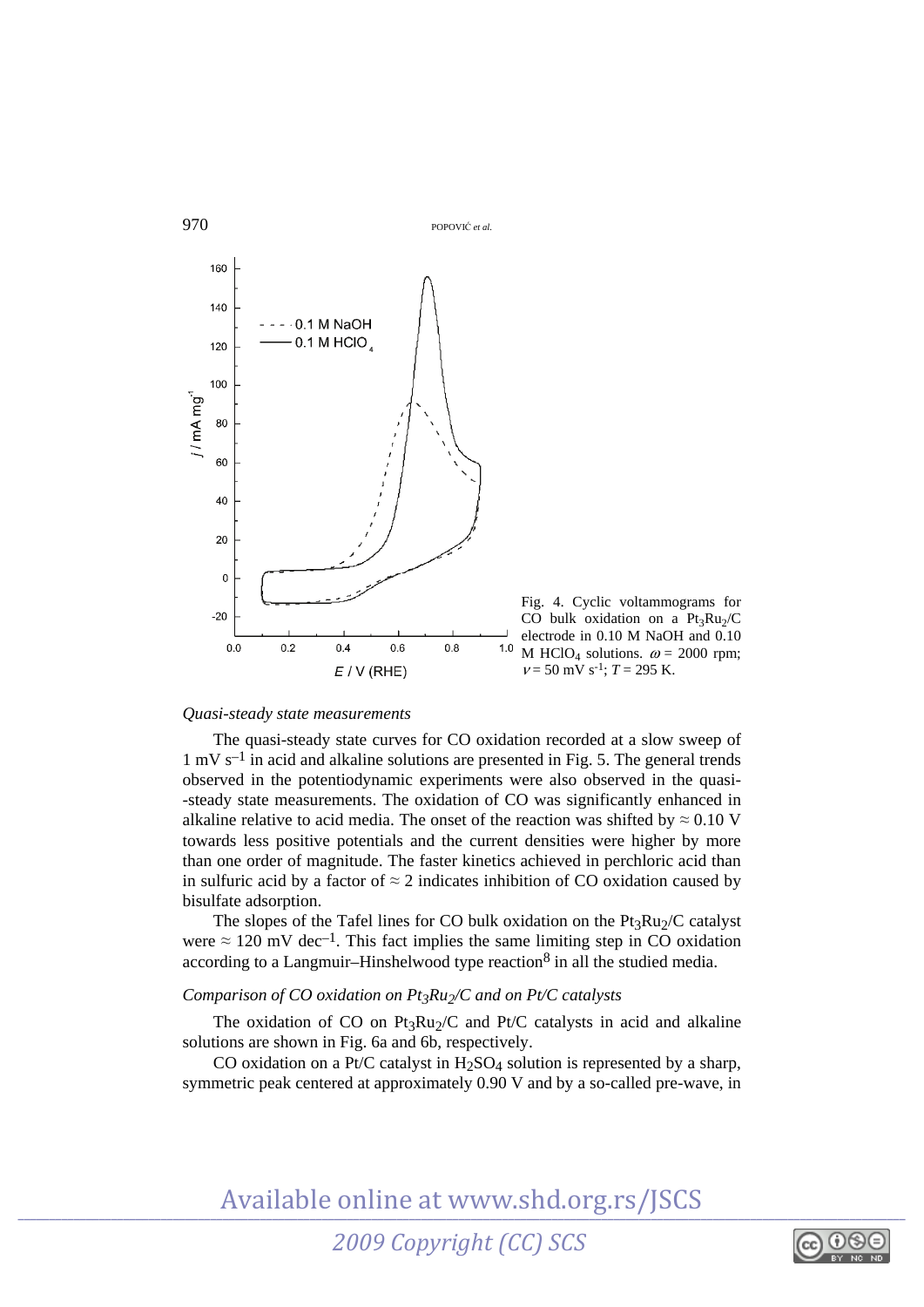the potential region  $0.40 \text{ V} < E < 0.80 \text{ V}$ . The pre-wave, appearing in the preignition region of CO oxidation, is related to the oxidation of CO on defect sites on the facets.19 It is also a characteristic of CO oxidation on low-index Pt single crystal surfaces, where it was correlated with the presence of nano-islands on the terraces.20



Fig. 5. Mass-specificquasi-steady state current densities for CO oxidation on a  $Pt_3Ru_2/C$ nanocatalyst in three different solutions.  $\omega = 2000$  rpm;  $v = 1$  mV s<sup>-1</sup>;  $T = 295$  K.

Interestingly, CO oxidation on  $Pt_3Ru_2/C$  occurs in the potential region assigned as the preignition region on Pt/C, but the reaction rate is significantly enhanced compared to Pt/C. This is important datum suggesting that both metals, Ru and Pt, are able to adsorb OH species at  $\approx 0.40$  V. However, the reaction rate on Pt<sub>3</sub>Ru<sub>2</sub>/C is significantly increased, implying that the coverage by  $OH<sub>ad</sub>$  species is larger on Ru than on Pt sites. It should be noted that under these experimental conditions, a high and constant coverage by CO<sub>ad</sub> was achieved on both electrodes at the onset potential.<sup>21,22</sup> Anions (bisulfates) did not affect CO adsorption at 0.05 V, which is in accordance with the results reported in the literature.23

In alkaline solution, CO oxidation commenced at  $\approx 0.3$  V on both catalysts. Additionally, both catalysts exhibit similar activity at potentials of technical interest  $(E < 0.6$  V). This is clear evidence that in alkaline solution not only Ru but also Pt becomes able to form OHad species at low potentials.



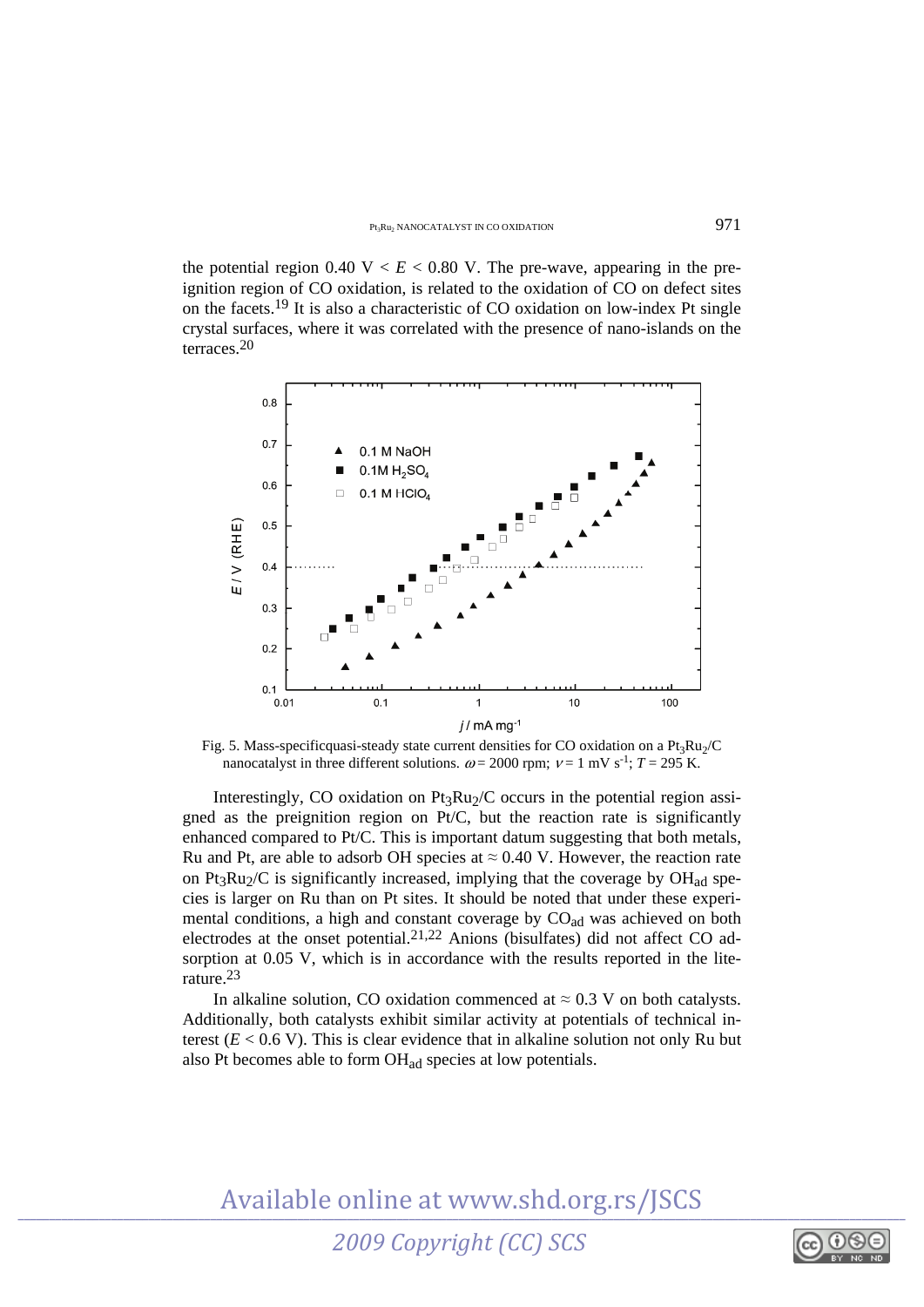

Fig. 6. Cyclic voltammograms for the oxidation of bulk CO on  $Pt_3Ru_2/C$  and  $Pt/C$  catalysts in (a) 0.10 M H<sub>2</sub>SO<sub>4</sub> and (b) in 0.10 M NaOH solutions.  $\omega = 2000$  rpm;  $v = 50$  mV s<sup>-1</sup>;  $T = 295$  K.

## *CO electro-oxidation mechanism*

The oxidation of CO on Pt and PtRu alloy surfaces is consistent with a Langmuir–Hinshelwood reaction mechanism between adsorbed CO and oxygen- -containing species,  $OH_{ad}$ . The formation of  $CO_{ad}$  occurs with equal facility on Ru and Pt sites, while the nucleation of  $OH<sub>ad</sub>$  at low electrode potentials is specific to Ru surface atoms in acid solution.

According to the bifunctional mechanism,<sup>10</sup> the electro-oxidation of CO molecules on a  $Pt_3Ru_2/C$  surface could be presented in two major steps. The first step is nucleation and growth of oxygen-containing species on the Ru sites at significantly more negative potentials compared to Pt sites:

$$
Ru + H_2O \rightarrow Ru-OH_{ad} + H^+ + e^-
$$
 (1)

which can then initiate further electro-oxidation of CO molecules adsorbed on either Pt or Ru neighboring sites. This step occurs at surface sites referred to as "active sites". On bulk Pt electrodes, the splitting of water probably occurs on particular sites, such as crystalline defects. $24$  On carbon-supported Pt nanoparticles, it was proposed that these sites are defects of cubo-octahedral structure.25

The second step is the reaction between the adsorbed oxygenated species and  $CO<sub>ad</sub>$ , yielding  $CO<sub>2</sub>$  as the final product:

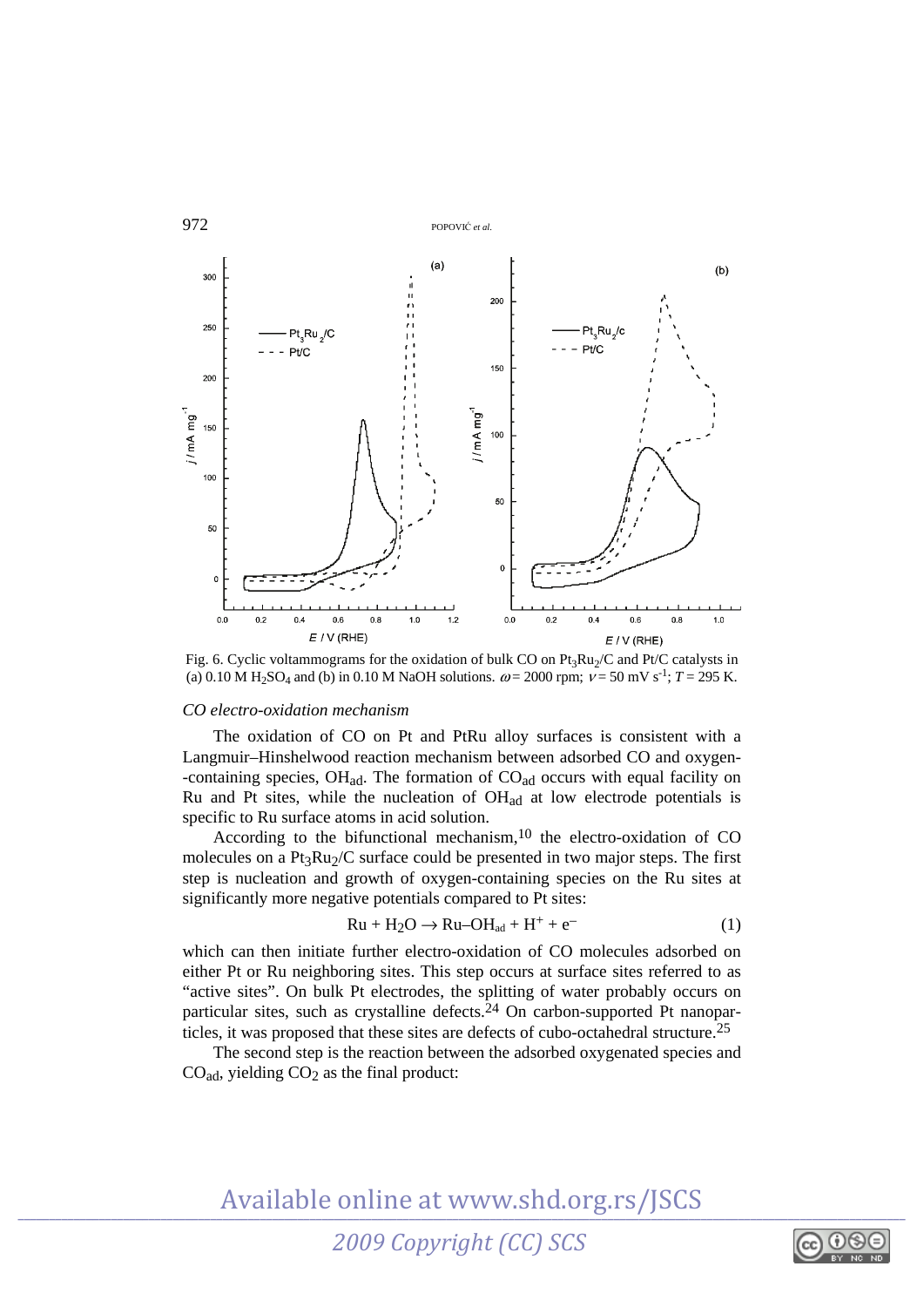$P<sub>t</sub>R<sub>u</sub>$ , nanocatalyst in co oxidation  $973$ 

$$
COad + OHad \rightarrow CO2 + H+ + e-
$$
 (2)

In this study, the onset potential for the oxidation of  $CO_{ad}$  at a Pt<sub>3</sub>Ru<sub>2</sub>/C catalyst was shifted towards negative potentials in acid solution compared to Pt, which is characteristic of a bimetal Pt/Ru structure. As the coverage with  $CO<sub>ad</sub>$ was high, the reaction was limited by water splitting (Eq. (1)), which may explain the higher activity of  $Pt_3Ru_2/C$  than  $Pt/C$  in acid solution.

In alkaline solution, the adsorption of oxygen-containing species also occurred on the Pt sites (Eq. (3)), *i.e*., Pt was able to adsorb OH species at almost as low potentials as Ru, causing reaction also on Pt. Ru in alkaline media is not the only donor of OHad species, as is the case in acid solution:

$$
Pt + OH^- \rightarrow Pt - OH_{ad} + e^-
$$
 (3)

In fact, the oxidation of CO proceeds through a quasi-bifunctional mechanism on a Pt<sub>3</sub>Ru<sub>2</sub>/C catalyst in acid and in alkaline solution because Pt and Ru sites adsorb CO in acid media and both metals adsorbs OH species in alkaline media.

## **CONCLUSIONS**

The presented results can be summarized as follows:

 $-$  At a Pt<sub>3</sub>Ru<sub>2</sub>/C catalyst, anions (bisulfates) slightly shift the onset of the reaction towards higher potentials, thereby decreasing the reaction rate.

 $-$  A Pt<sub>3</sub>Ru<sub>2</sub>/C catalyst is more active in alkaline than in acid solution, since as well as Ru, Pt becomes able to adsorbed OH at low potentials, thus enhancing the reaction rate compared to acid solution.

– In acid solution, the oxidation of CO proceeds on  $Pt_3Ru_2/C$  significantly faster than on Pt/C at low potentials because Ru provides more  $OH_{ad}$  species than pure Pt.

– In alkaline solution, the oxidation of CO commences at approximately the same potential at Pt/C and at Pt<sub>3</sub>Ru<sub>2</sub>/C and both catalyst show similar activity at potentials up to 0.6 V.

– The oxidation of CO proceeds through a quasi-bifunctional mechanism on a Pt<sub>3</sub>Ru<sub>2</sub>/C catalyst in acid and in alkaline solution.

*Acknowledgements*. This work was financially supported by the Ministry of Science and Technological Development of the Republic of Serbia, Contract No. H-142056.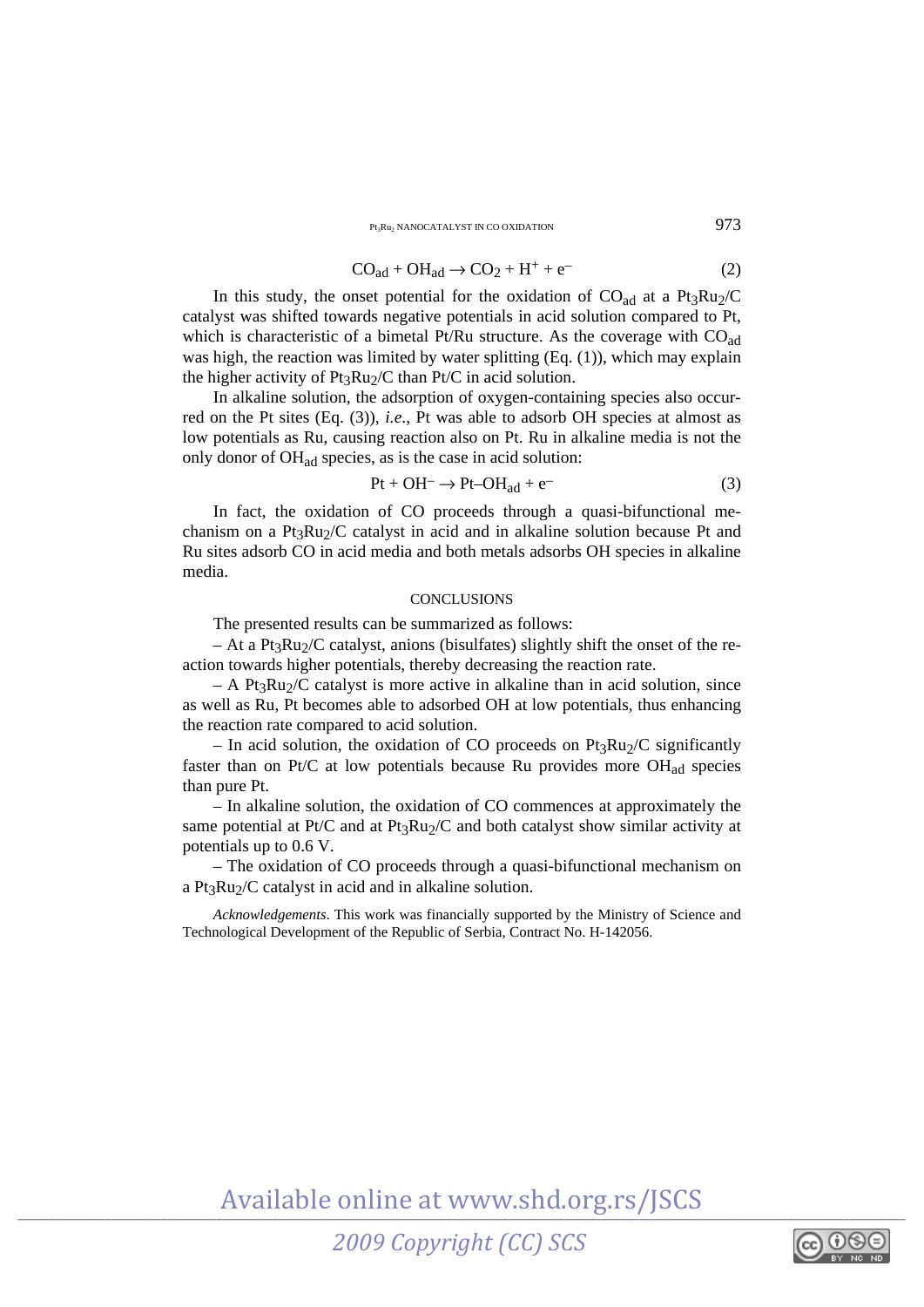## 974 POPOVI<sup>Ć</sup> *et al*.

#### ИЗВОД

### AКТИВНОСТ Pt3Ru2/C НАНОКАТАЛИЗАТОРА У ОКСИДАЦИЈИ СО

КСЕНИЈА Ђ. ПОПОВИЋ $^1$ , ЈЕЛЕНА Д. ЛОВИЋ $^1$ , АМАЛИЈА В. ТРИПКОВИЋ $^1$  и PIOTR K. OLSZEWSKI $^2$ 

<sup>1</sup>ИХТМ - Ценійар за елекійрохемију, Универзийией у Београду, Његошева 12, й. йр. 473, 11000 Београд и<br><sup>2</sup>1 vetitute of Cetaburis and Surface Chamistan, Bolish Academy of Saimace, Kagbour *Institute of Catalysis and Surface Chemistry, Polish Academy of Sciences, Krakow, Niezapominajek 8, 30-239, Poland* 

Електрохемијска оксидација СО испитивана је на нанокатализатору  $Pt_3Ru_2$  диспергованом на активном угљу као носачу у киселој и алкалној средини на собној температури коришћењем методе ротирајуће диск електроде (РДЕ). Катализатор је окарактерисан дифракцијом X-зрака (XRD) и добијени резултати су показали да се легура Pt<sub>3</sub>Ru<sub>2</sub> састоји од две фазе: чврстог раствора Ru у Pt и од малих количина чистог Ru или чврстог раствора Pt у Ru. Електрокаталитичка активност овог катализатора за оксидацију CO је испитивана цикличном волтаметријом и показан је ефекат pH и ефекат анjона из носећег електролита. Pt3Ru<sub>2</sub>/C катализатор је активнији у алкалној него у киселој средини, указујући на чињеницу да у алкалији Pt може да адсорбује ОH честице на исто тако ниским потенцијалима као и Ru и на тај начин убрзава реакцију оксидације CO у поређењу са киселином. Показано је да адсорпција бисулфатних анjона из носећег електролита помера почетни потенцијал реакције ка позитивнијим вредностима и смањује брзину оксидације CO. Поређењем активности Pt/C и  $Pt_3Ru_2/C$  катализатора у оксидацији CO у киселој и алкалниј средини показано је да је та разлика знатно мања у алкалној него у киселој средини.

(Примљено 23. фебруара, ревидирано 24. априла 2009)

## **REFERENCES**

- 1. A. V. Tripković, K. Dj. Popović, B. N. Grgur, B. Blizanac, P. N. Ross, N. M. Marković, *Electrochim. Acta* **47** (2002) 3707
- 2. A. V. Tripković, S. Štrbac, K. Dj. Popović, *Electrochem. Commun.* **5** (2003) 484
- 3. J. D. Lović, A. V. Tripković, S. Lj. Gojković, K. Dj. Popović, D. V. Tripković, P. Olszewski, A. Kowal, *J. Electroanal. Chem.* **581** (2005) 294
- 4. A. V. Tripković, S. Lj. Gojković, K. Dj. Popović, J. D. Lović, A. Kowal, *Electrochim. Acta* **53** (2007) 887
- 5. A. V. Tripković, S. Lj. Gojković, K. Dj. Popović, J. D. Lović, *J. Serb. Chem. Soc*. **71** (2006) 1333
- 6. A. V. Tripković, K. Dj. Popović, J. D. Lović, *J. Serb. Chem. Soc*. **72** (2007) 1094
- 7. R. Parsons, T. van der Noot, *J. Electroanal. Chem*. **257** (1988) 9
- 8. H. A. Gasteiger, N. Marković, P. N. Ross Jr., E. J. Cairns, *J. Phys. Chem*. **98** (1994) 617
- 9. H. A. Gasteiger, N. Marković, P. N. Ross Jr., *J. Phys. Chem.* **99** (1995) 8290
- 10. M. Watanabe, S. Motoo, *J. Electroanal. Chem.* **60** (1975) 267
- 11. M. Watanabe, S. Motoo, *J. Electroanal. Chem.* **60** (1975) 275
- 12. A. Kabbibi, R. Faure, R. Durand, B. Beden, F. Hahn, J. M. Leger, C. Lamy, *J. Electroanal. Chem.* **444** (1998) 41
- 13. T. J. Schmidt, H. A. Gasteiger, R. J. Behm, *Electrochem. Commun.* **1** (1999) 1
- 14. A. Kowal, P. Olszewski, D. Tripković, R. Stevanović, *Mat. Sci. Forum* **518** (2006) 271
- 15. A. H. C. Sirk, J. M. Hill, S. K. Y. Kung, V. I. Birss*, J. Phys. Chem. B* **108** (2004) 689
- 16. G. Wu, L. Li, B.-Q. Xu, *Electrochim. Acta* **50** (2004) 1